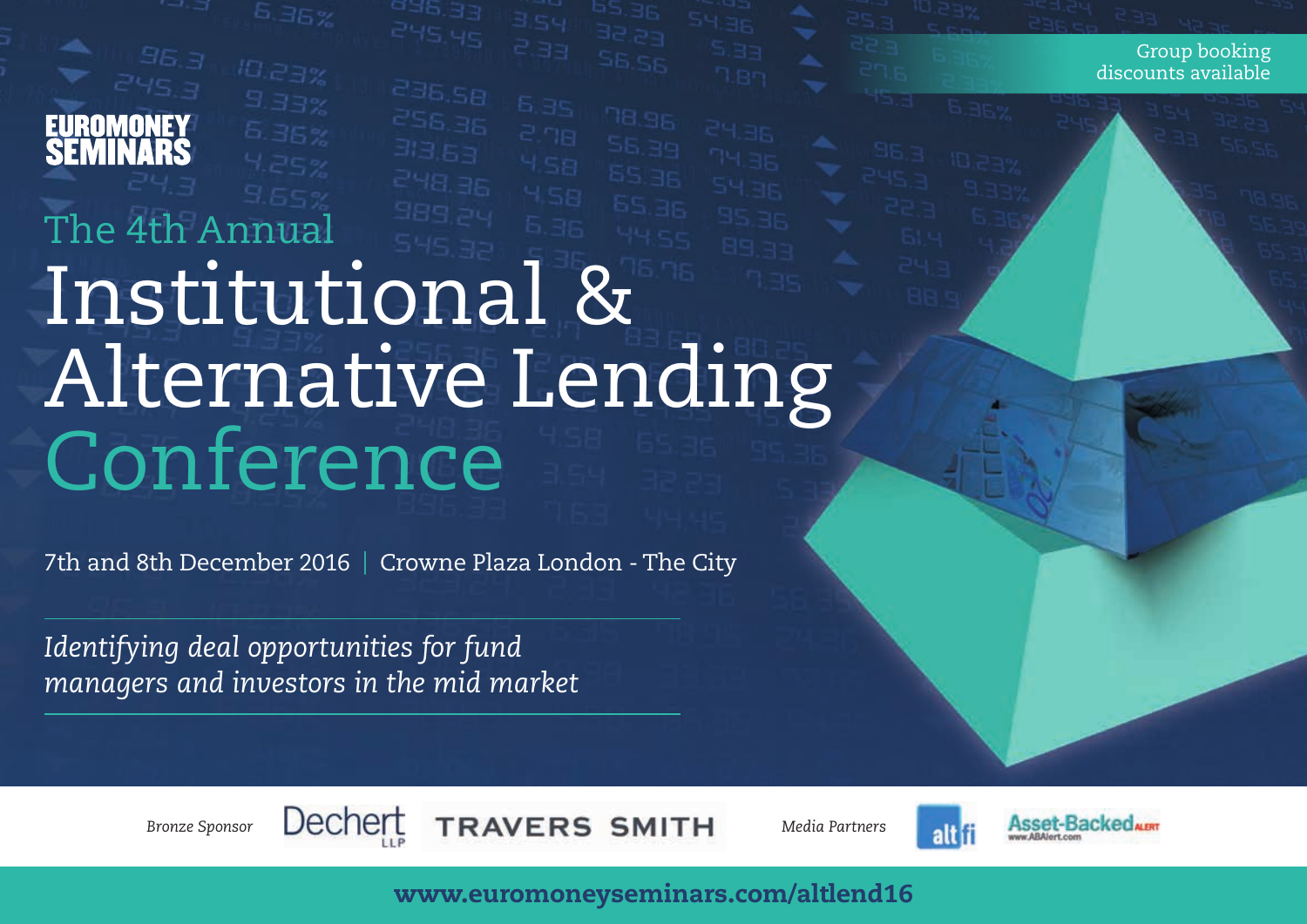### The 4th Annual Institutional & The Territrician instructional  $\alpha$  and 8th December 2016<br>Alternative Lending Conference Crowne Plaza London - The City

Crowne Plaza London - The City

Following the success of the last three years, The Institutional and Alternative Lending Conference returns to London for its 4th year this December.

The conference is the leading event of its kind in the evolving institutional and alternative lending market. Bringing together key players from across the mid-market, the conference explores the increase in private debt

investment and the rise of non-bank lending as a viable alternative in a previously bankdominated market.

With alternative lending deal volumes on the rise, join us this year to discuss the latest developments in this growing market, gain insight from key industry leaders and capitalise on new opportunities in 2017.



### The panelists were very knowledgable and the variety of panels shed light on alternative lending versus bank funding

Robert Sutton, Vice President, Deutsche Bank



### Who attends? In 2015 we welcomed delegates from:

3i Debt Management • Aalto Invest • Absolute Investment Partners • AkzoNobel • Alcentra • AllianceBernstein • Allianz Capital Partners • Allianz Global Investors • Amber Infrastructure Limited • Ares Management • Arrowgrass Capital Partners • Aviva Investors • AXA Investment Managers • Babson Capital Europe • BAE Systems Pension • Bain & Company Italy Inc • Balfour Beatty • Banca IMI • Beach Point Capital • Black Mountain Systems Ltd • BlackRock • Blackstone • British Business Bank Investments • Brooks Macdonald International • BVCA • CEIC Data • Chenavari • Citi • Citibank N.A United Kingdom • Columbus Frontiers • ComHedge Partners • CORDET Capital Partners • CQS • CR Investment Management • Crédit Agricole CIB • Crescent Credit Europe • CSI Leasing • Dalmore Capital • Debtwire • Deloitte • Deutsche Bank • Eaglewood Europe • Entrust Capital • Ericsson Pensionsstiftelse • European Investment Fund • Financial Conduct Authority • Fortress • Freshfields • Garrison Investment Group • GLI Finance • Hadrian's Wall • Hastings Funds Management • Heartwood • Helaba Landesbank Hessen - Thüringen • Hermes Investment Management • HIG Capital • Houthoff Buruma • iBridgepoint • IFM Investors • Intermediate Capital Group • Intertrust • KeepIt • Kimura Capital • Kinson Capital • KKR Asset Management Partners • Knight Vinke AM • Kommunalkredit Austria • Lalcap UK • Legal & General Investment Management • Lend Lease • Lloyds Banking Group • LNG Capital • Loan Market Association • Loans Specialist Advisory Service • Lyxor Asset Management • Macquarie Group • Malta Capital Management Limited • Marshall Wace LLP • Metlife Investments • MetLife Private Capital • Mondrian Alpha • Moody's Investors Service • Nauta Dutilh Avocats Luxembourg S.à r.l. • Nicoro Trading • NORD/LB • ORB Capital • Pension Insurance Corporation • Permira Debt Managers • Pioneer Investments • Plurimi Investment Managers • Proventus Capital Management • Prudential Capital • PVE Capital • RiverRock • Sankaty Advisors • Santander • SMBC • Southport Structured Finance • Standard & Poor's • Stone Mountain Capital • Sun European Partners • The Prytania Group • Tikehau Capital • Turner & Townsend Infrastructure • UBS Asset Management • UniCredit • Vicenda Asset Management • Vista Capital Advisors • Voltaire Capital • White & Case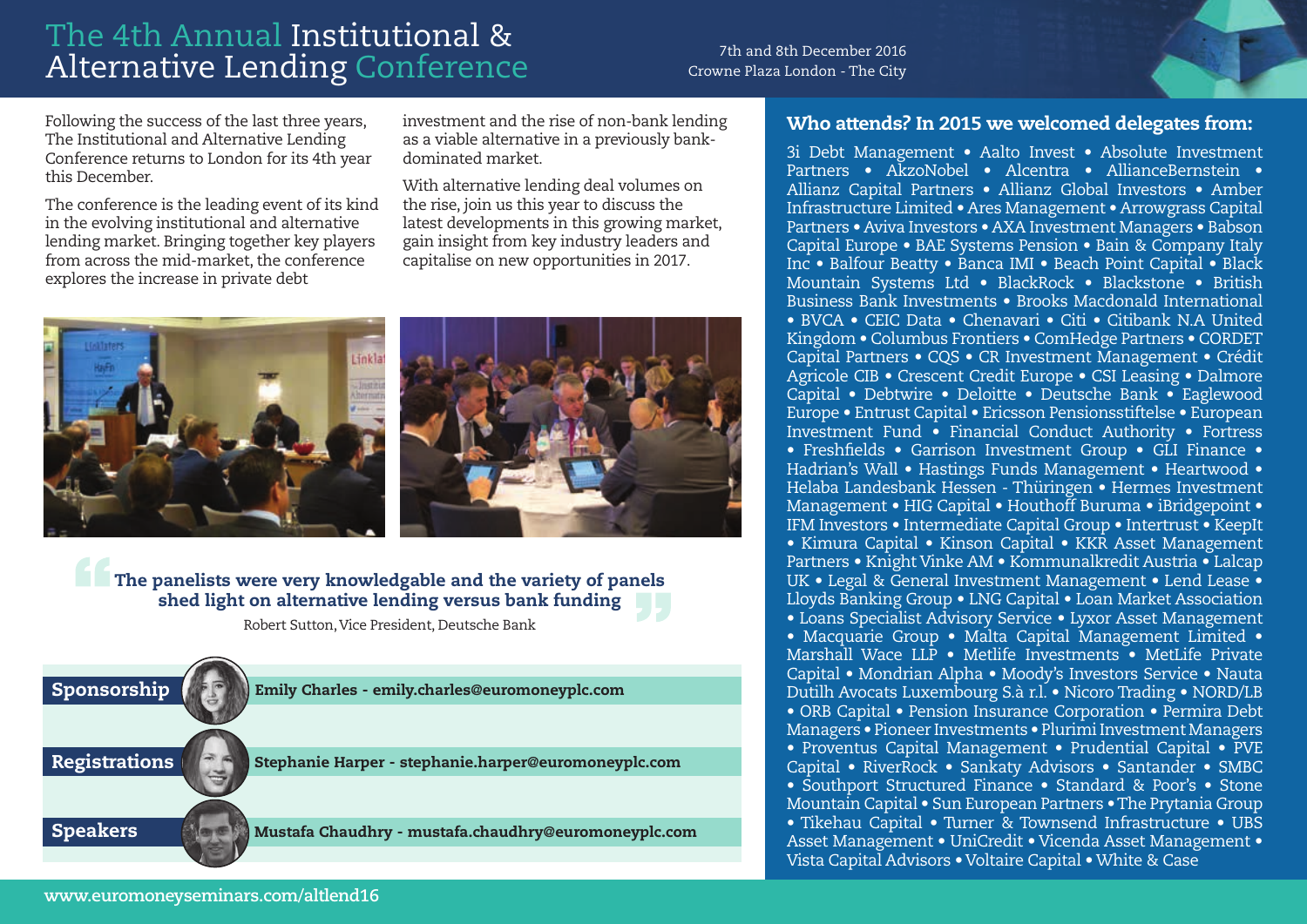### The 4th Annual Institutional & The Territrical district conference The City of the and 8th December 2016<br>Alternative Lending Conference Crowne Plaza London - The City

Crowne Plaza London - The City

### **Day One: Wednesday 7th December 2016**

### 8.15am Registration and morning refreshments

#### 9.00am Chairperson's opening remarks

Nigel Houghton, Managing Director, LMA

#### 9.15am How are investment strategies evolving across different funds to stay competitive? What niche financing structures are we going to see next?

- $\blacksquare$  Has an increase in competition in the market led to a decline in quality of credit?
- $\blacksquare$  Are we going to see an increase in sponsorless transactions?
- $\blacksquare$  Increasing size of alternative investment funds: Is bigger necessarily better?
- $\blacksquare$  What strategies are more suitable for cautious investors?

#### Michael Dennis, Partner, Ares

#### Ben Harrild, Head of UK, Private Debt, BlueBay Asset Management

Tom Newberry, Head of Private Debt, CVC Credit Partners Tara Moore, Managing Director, Guggenheim Partners Thomas Duetoft, Partner, Pemberton Asset Management Rupert Taylor, CEO, AltFi Data

### 10.15am Morning refreshments and networking break

### 11.00am Does Brexit provide an opportunity for direct lenders to diversify as banks move to higher quality credits?

- Passporting, ELTIFs, AIFMD: What is expected to happen in 2017?
- $\blacksquare$  Are we going to see a British structure evolve to rival Luxembourg and Ireland?
- $\blacksquare$  Implications for cross border funds: How important is an exposure across Europe?

Louis Gargour, Chief Investment Officer, LNG Capital Nicole Waibel, Managing Director, Crescent Credit Europe Will Normand, Partner, Travers Smith

### Wonderful chance to explore where the alternative lending space is headed in the next few years

Anahita Gharabaghi, **Deutsche Bank**

#### 11.45am When will banks return to lending to the midmarket space?

- Assessing bank appetite for mid-market lending across different sectors
- $\blacksquare$  To what extent are banks and debt funds working together?
- $\blacksquare$  What niche financing products are banks rolling out? How do these fit into alternative investment strategies for investors?

#### Owen Verrier-Jones, Head of Sponsor Origination and Coverage, SMBC

Richard Roach, Head of Financial Sponsors, RBS **Stuart Mills, Head of Origination,** Mid-Market Leveraged Finance, HSBC Luis Miguel Navalon, Head of Loan Sales EMEA, Santander Christian Wolff, Director Corporate Finance, Helaba

### 12.30pm Lunch and networking break

#### 1.45pm Institutional investment in infrastructure: What needs to happen to increase investment in infrastructure projects?

- $\blacksquare$  Why haven't we seen the predicted amount of capital flow into infrastructure projects?
- $\blacksquare$  What types of infrastructure projects are most attractive to pension funds? Are we going to see more infrastructure investments?
- $\blacksquare$  What is the ideal deal structure for an infrastructure investment?

#### James Wilson, Senior Managing Director and CEO, Macquarie Infra Debt Investment Solutions

Tim Cable, Executive Director, Infrastructure Debt, Hastings Allen Twyning, Head of Debt Origination, Pension Insurance Corporation

#### David Cooper, Executive Director, IFM Investors

Eilidh Mactaggart, Managing Director, Head of European Infrastructure and Project Finance, MetLife Investments



### 2.30pm What factors have contributed towards corporates choosing direct lending over other forms of finance?

- $\blacksquare$  What alternative forms of finance are corporates considering for mid-market financing going forward?
- $\blacksquare$  Do corporates think alternative lenders still need more support from specialist teams to be considered an asset class in itself?
- Sponsored vs unsponsored deals: What do corporates prefer? Tim Metzgen, Managing Director, Marlborough Partners Adrian Edelmann, Structuring and Executive Management, Vicenda Asset Management

François Lacoste, Partner, Idinvest Partners

### 3.15pm Afternoon refreshments and networking break

#### 3.45pm How is the industry going to cope with a scenario of widespread defaults?

- $\blacksquare$  Where are we in the credit cycle?
- $\blacksquare$  How are restructurings going to be managed in the event of a downturn?
- $\blacksquare$  What safeguards have been put in place? Does it all come down to industry experience of teams?

Thomas Kyriakoudis, Chief Investment Officer, Permira Malek Ghali, Vice President, MV Credit

Duncan Sankey, Head of Credit Research, Cheyne Capital Thierry de Vergnes, Global Head of Debt Fund Management, Lyxor Asset Management

David Allen, Chief Investment Officer, AlbaCore Capital

### 4.30pm Assessing the scope for investing and alternative lending in emerging markets in the search for yield

- $\blacksquare$  What are the challenges (and opportunities) for alternative lending in emerging markets? Can direct lenders complete with local banks?
- $\blacksquare$  How do emerging markets currently fit into diversification strategies for funds and alternative lenders? What is the effect of emerging market volatility?
- $\blacksquare$  Are we going to see an increase in European funds investing in emerging markets for higher returns?
- $\blacksquare$  Where is the search for yield taking funds and alternative lenders? What sectors and regions are most promising?

Kevin-Paul Deveau, Senior Associate, Dechert Thomas Spring, Partner, Syntaxis Capital

Mihai Florian, Partner, Credit, Helios Investment Partners **Greg Saichin,** Managing Director, CIO Global Emerging Markets Fixed Income, **Allianz Global Investors** Andrew Moorfield, Head of Natural Resources, Exotix Partners

5.15pm Chairperson's closing remarks followed by drinks reception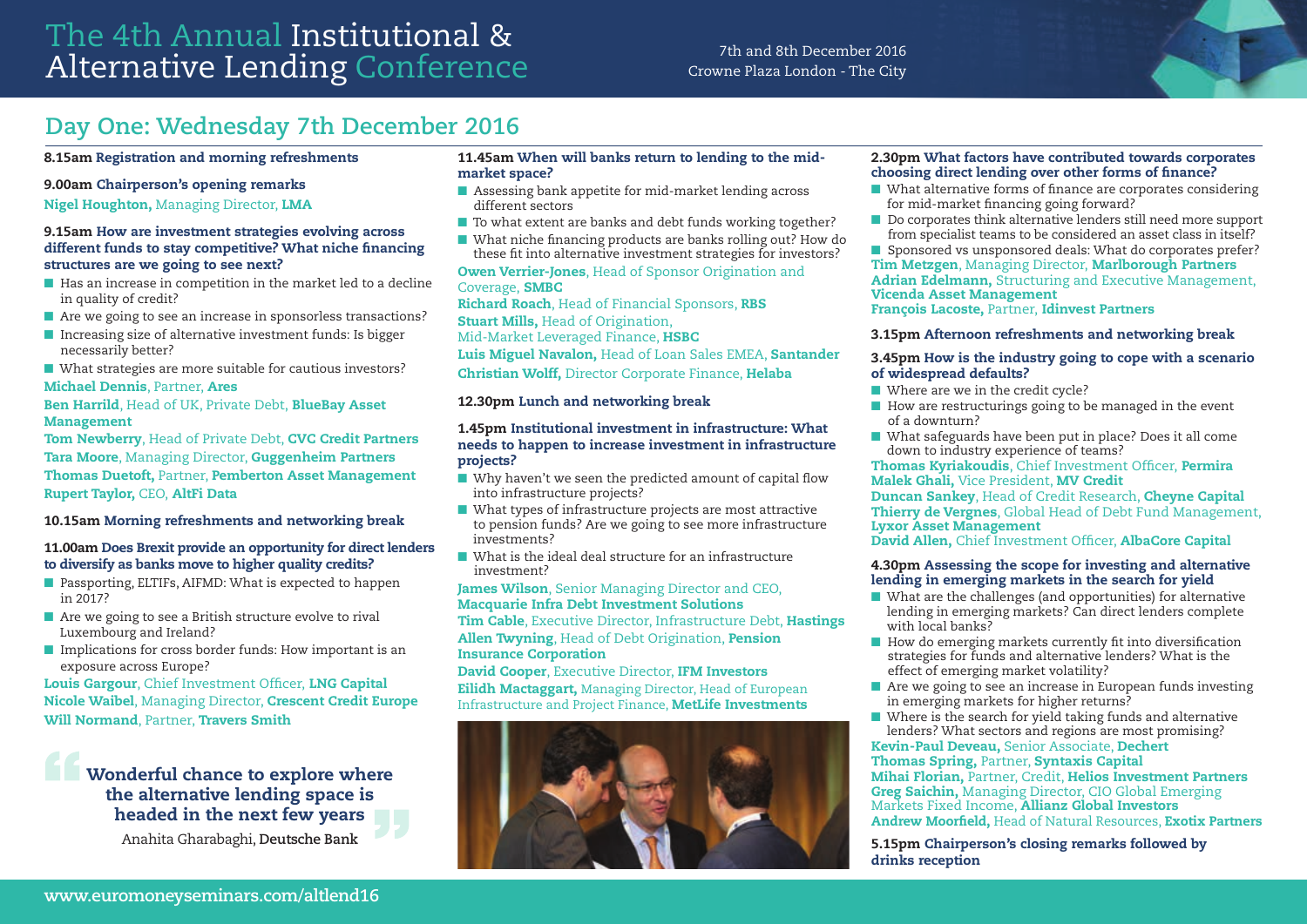### The 4th Annual Institutional & The Territrician instructional  $\alpha$  and 8th December 2016<br>Alternative Lending Conference Crowne Plaza London - The City

### Crowne Plaza London - The City

### **Day Two: Thursday 8th December 2016**

### 8.30am Morning refreshments

#### 9.15am Chairperson's opening remarks

James Newsome, Managing Partner, Arbour Partners

#### 9.30am What are investors' expected returns in the current climate?

- $\blacksquare$  Where are funds being deployed? Do investors want exposure across Europe?
- $\blacksquare$  What types of funds are most attractive to investors? What kind of relationships do they expect with managers?
- $\blacksquare$  What returns are acceptable for long term investments? Renaud Tourmente, Co-Head of Loans & Private Debt, Structured Finance, AXA Investment Managers Oliver Fochler, Managing Partner, Stone Mountain Capital Karim Flitti, Director, Credit Capital James Newsome, Managing Partner, Arbour Partners

#### 10.15am Assessing the future of real estate investment in Europe: Is commercial real estate still a viable long term investment for funds?

- $\blacksquare$  How are fund managers responding to the post-Brexit uncertainty in the real estate world?
- $\blacksquare$  Are we going to see more exposure across Europe? What locations seem most promising for acceptable returns?
- $\blacksquare$  Analysing the increasing role of marketplace lenders in facilitating institutional investment in real estate

Anthony Shayle, Head of Global Real Estate - UK Debt, Managing Director, UBS Asset Management Matthew Pritchard, Managing Director, Aalto Invest Christian Faes, CEO, LendInvest



### 11.00am Morning refreshments and networking break

#### 11.30am Are SMEs going to be the next big focus for nonbank lenders?

- $\blacksquare$  Analysing the competition from marketplace lenders across SME lending
- What types of investors are looking to lend to SMEs? Is an increase in level of competition in the mid-market going to attract bigger funds to SMEs?
- $\blacksquare$  What are the best models for origination for SME lending? Will Sembanjo, Head of Origination, Hadrian's Wall Capital Nick Fenn, Managing Partner, Beechbrook Capital Nabil Marc Abdul Massih, CEO, Inoks Capital

### 12.15pm Is demand for Euro Private Placements still on the rise?

- $\blacksquare$  How did Euro Private Placement fare when compared to Schuldschien and USPP in 2016?
- Assessing the role of post-Brexit Britain in the private placement market and the impact on a pan-European market
- $\blacksquare$  Have LMA templates encouraged a higher number of private placement deals?

### Christian Wolff, Director, Helaba

Floriano Ascensao, Managing Director, European Credit Private Placement Group, Credit Agricole

### 12.45pm Banks vs alternative funds: How have the dynamics shifted for private equity sponsors over 2016?

- $\blacksquare$  How do sponsors view the increasing size of funds across Europe?
- $\blacksquare$  Why have sponsors been favouring unitranche over senior secured? How are funds being deployed?
- $\blacksquare$  Do sponsors prefer to work with big funds or a variety of smaller ones?

### David Parker, Managing Partner, Marlborough Partners

1.15pm Chairperson's closing remarks followed by lunch and close of conference

### **An excellent opprtunity for a** complete update on this fast developing funding market

Jonathan Atack, Director Treasury & Investor Relations **AkzoNobel**



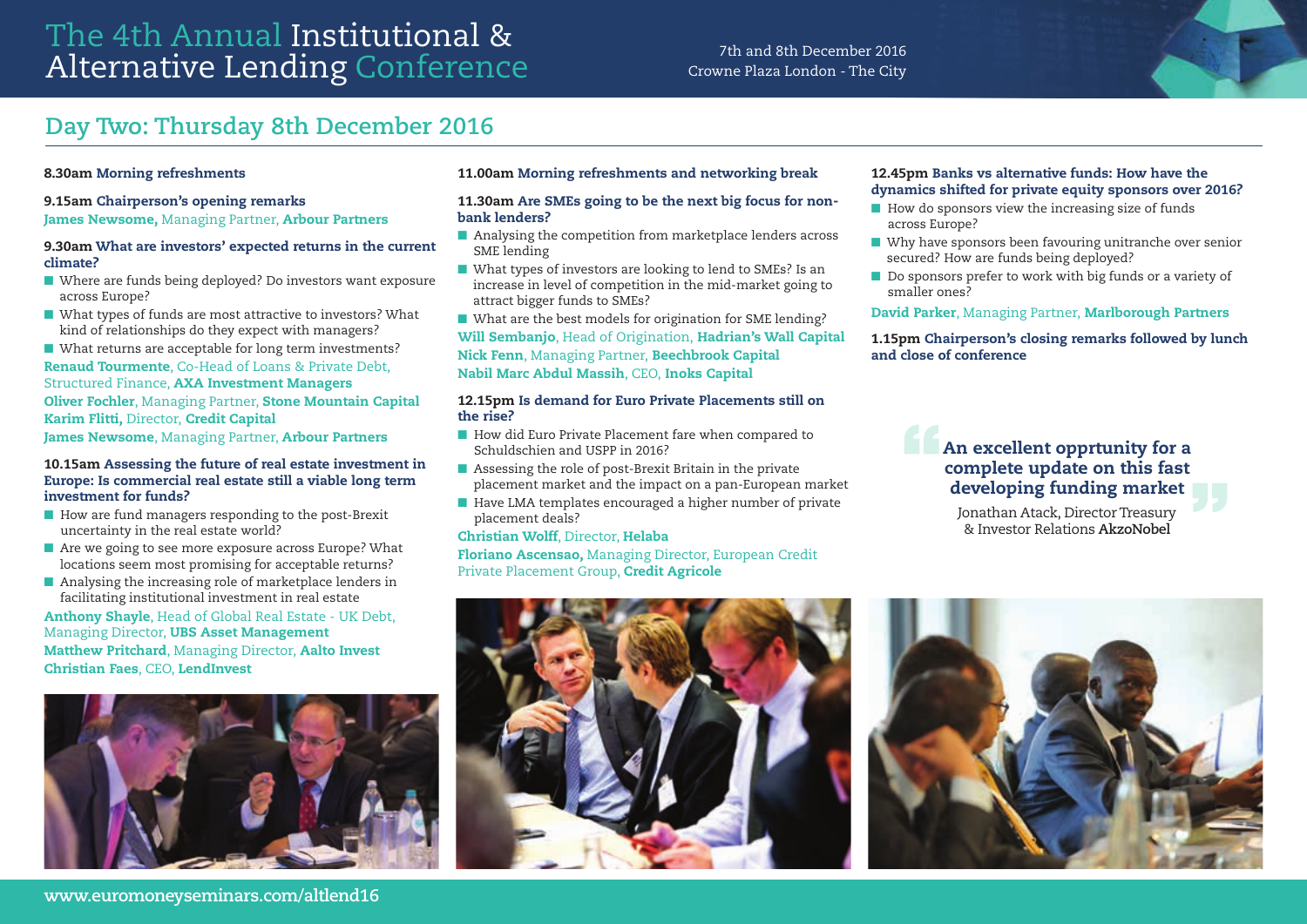### The 4th Annual Institutional & The Territrician insertational  $\alpha$  and 8th December 2016<br>Alternative Lending Conference Crowne Plaza London - The City

Crowne Plaza London - The City

### **Special booking rates available**

Early Bird Rate: £1399 until 22nd October 2016 (Save £200)

Standard Rate: £1599 until 8th December 2016





### **How to register**

To book your place online: **www.euromoneyseminars.com/altlend16** 

To book your place via email: **registrations@euromoneyplc.com**

For loyalty and group booking discounts: **stephanie.harper@euromoneyplc.com**

### **Delegate enquires**

To speak with a member of the team for further information on this event, please contact

**Richard Rosa** richard.rosa@euromoneyplc.com Tel: +44 (0)207 779 7222

### **Administrative Information**

**Venue:** Crowne Plaza - The City, 19 New Bridge Street, London, EC4V 6DB, United Kingdom

**Travel & Accommodation:** When you register you will be sent a hotel booking form with details on how to book accommodation.

**Registration fee:** The registration fee includes participation in the conference, lunches and documentation material, which will be available in electronic format the night before the event. Please use your username and password in order to access them. Conference passes are for an individual delegate only to attend both days of the event and cannot be split between days or with others.

**Cancellation policy:** Cancellations must be received in writing (letter, fax, email) by **23rd November 2016**. All cancellations received by this date will incur a 10% administration fee. If payment has been made, a refund less 10% will be processed; any outstanding invoices will be liable for 10% of the registration fee. Cancellations made after 23rd November 2016, will be liable for the full conference fees. Should you be unable to attend the event, a substitute may attend in your place at no extra charge. Conference passes are for an individual delegate only to attend both days of the event and cannot be split between days with others.

Euromoney Seminars reserves the right to change details of the event, including speakers, sponsors, venue, currency and pricing at any time up to the date of the event.